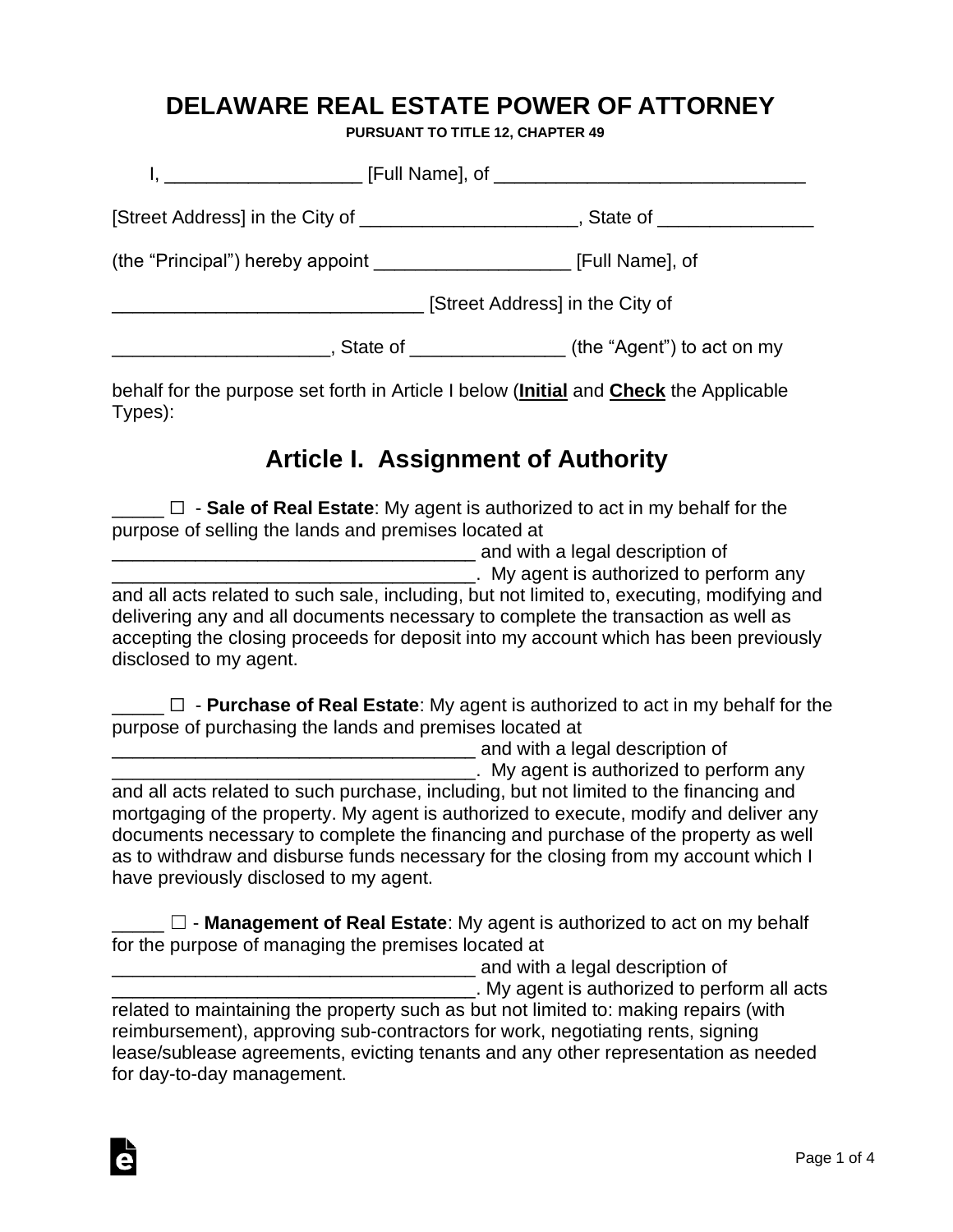$\Box$  - **Refinancing**: My agent is authorized to act in my behalf for the purpose of refinancing my debts, including, but not limited to any debts secured by a mortgage on the lands and premises located at **with any contract of the lands** and premises located at

and with a legal description of **EXALC 2008** and with a legal description of is authorized to perform any and all acts related to such refinancing, including but not limited to, modifying, executing and delivering any and all documents necessary to complete the refinancing as well as to withdraw and disburse funds necessary to complete the refinancing from my account which I have previously disclosed to my agent.

# **Article II. Durable Power of Attorney**

This power of attorney shall not be affected by the Principal's subsequent disability or incapacity unless otherwise stated in Article III(b).

# **Article III. Term**

(**Initial** and **Check** the Applicable Term):

a.  $\Box$  - This power of attorney is effective as of the date hereof and shall

terminate upon revocation or automatically on the \_\_\_ day of

 $\overline{\phantom{a}}$ , 20 $\overline{\phantom{a}}$ .

Ġ

- b. \_\_\_\_\_ ☐ (**Non-Durable Option**) This power of attorney is effective as of the date hereof and shall terminate upon my incapacity, or death, or revocation.
- c.  $\Box$   $\Box$  This power of attorney is effective as of the date hereof and shall terminate upon my death or revocation.

# **Article IV. Ratification**

I, the Principal, grant to my Agent full power and authority to perform all acts on my behalf as I could do if personally present, hereby ratifying and confirming all that my Agent may do pursuant to this power.

# **Article V. Governing Law**

This Note shall be governed by, and construed in accordance with, the laws of the State of Delaware.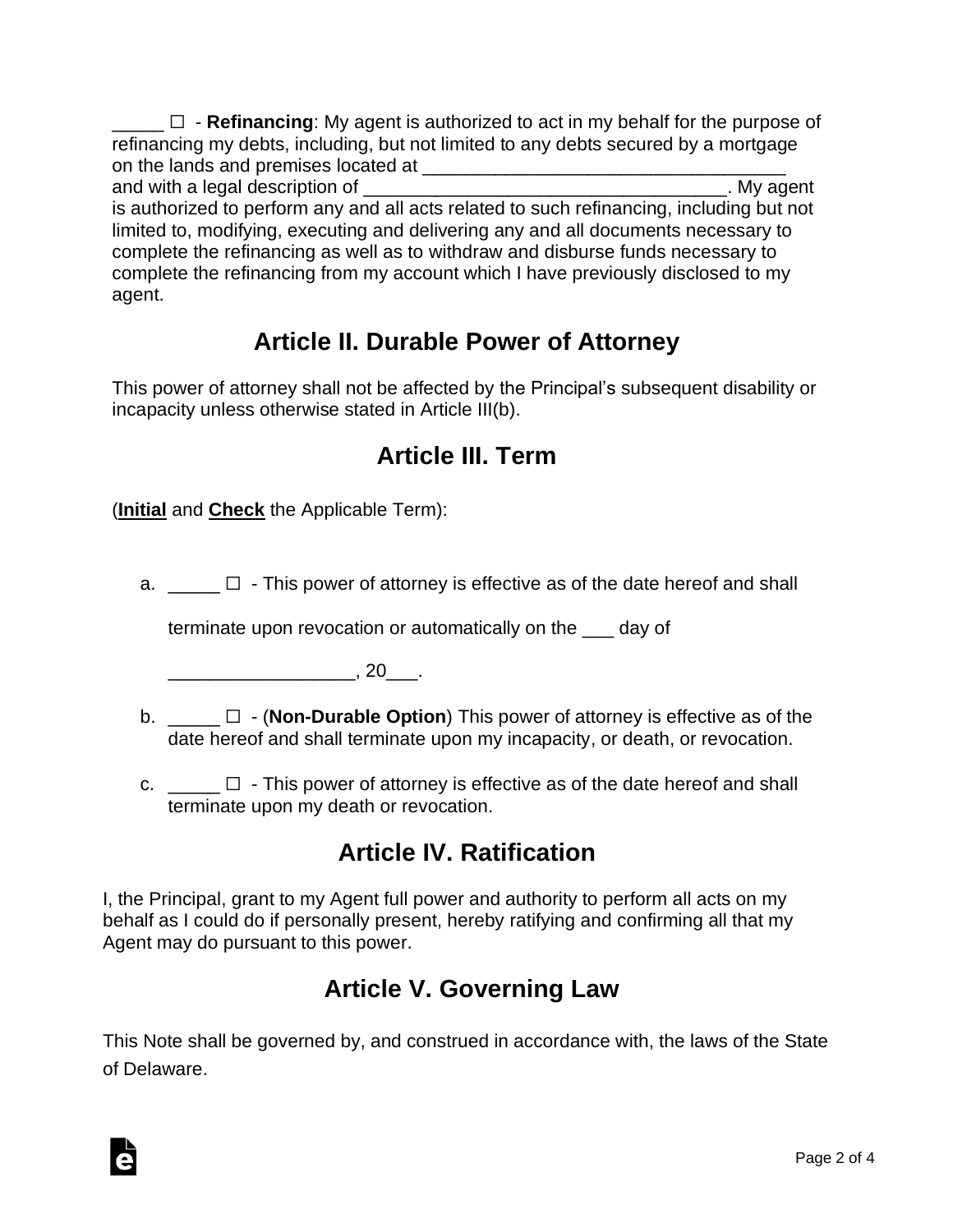### **Article VI. Revocation**

I, the Principal, hereby revoke any existing powers of attorney that may have previously been granted by me relative to the above described property.

| <b>Affirmation by Witness</b>                                                         |  |  |
|---------------------------------------------------------------------------------------|--|--|
|                                                                                       |  |  |
|                                                                                       |  |  |
| $20$ ____.                                                                            |  |  |
| In witness whereof, I have executed this instrument this ___ day of ________________, |  |  |

I, \_\_\_\_\_\_\_\_\_\_\_\_\_\_\_\_\_\_\_\_\_\_\_, witnessed the execution of this Power of Attorney by the Principal, and I affirm that the Principal appeared to me to be of sound mind, was not under duress, and the Principal affirmed to me that he/she was aware of the nature of this Power of Attorney and signed it freely and voluntarily.

Witness Signature [\\_\\_\\_\\_\\_\\_\\_\\_\\_\\_\\_\\_\\_\\_\\_\\_\\_\\_\\_\\_\\_\\_\\_\\_](https://esign.com)

[\\_\\_\\_\\_\\_\\_\\_\\_\\_\\_\\_\\_\\_\\_\\_\\_\\_\\_\\_\\_\\_\\_\\_\\_\\_\\_\\_\\_\\_\\_\\_\\_\\_\\_\\_\\_\\_\\_\\_\\_\\_](https://esign.com)

Print Name **Example 20** 

#### **NOTARY ACKNOWLEDGMENT**

STATE OF \_\_\_\_\_\_\_\_\_\_\_\_\_\_\_\_\_\_\_\_\_

\_\_\_\_\_\_\_\_\_\_\_\_\_\_\_\_\_\_ County, ss.

On this \_\_\_\_ day of \_\_\_\_\_\_\_\_\_\_\_\_\_\_\_\_\_\_, 20\_\_\_\_, before me appeared

\_\_\_\_\_\_\_\_\_\_\_\_\_\_\_\_\_\_\_\_, as the Principal who proved to me through government issued photo identification to be the above-named person, in my presence executed foregoing instrument and acknowledged that (s)he executed the same as his/her free act and deed.

Notary Public

Ġ